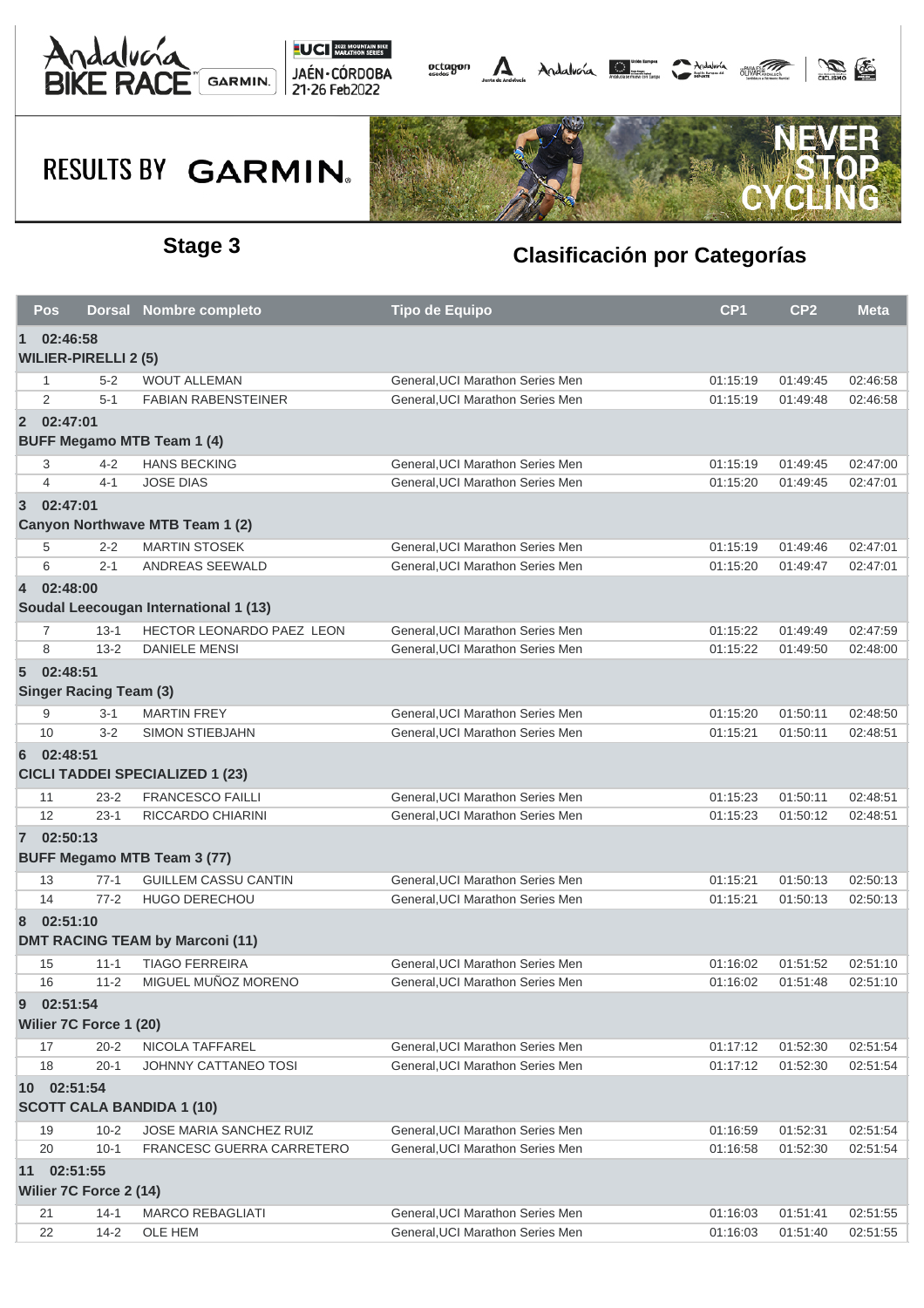





|             | Pos                               |  | <b>Dorsal Nombre completo</b>            | <b>Tipo de Equipo</b>            | CP <sub>1</sub> | CP <sub>2</sub> | <b>Meta</b> |  |  |  |
|-------------|-----------------------------------|--|------------------------------------------|----------------------------------|-----------------|-----------------|-------------|--|--|--|
| 12 02:53:25 |                                   |  |                                          |                                  |                 |                 |             |  |  |  |
|             | <b>SOUDAL LEECOUGAN TEAM (30)</b> |  |                                          |                                  |                 |                 |             |  |  |  |
|             | 23<br>$30-1$                      |  | <b>STEFANO VALDRIGHI</b>                 | General, UCI Marathon Series Men | 01:17:48        | 01:52:48        | 02:53:25    |  |  |  |
|             | 24<br>$30 - 2$                    |  | <b>MASSIMO ROSA</b>                      | General.UCI Marathon Series Men  | 01:17:47        | 01:52:48        | 02:53:25    |  |  |  |
|             | 13 02:53:26                       |  |                                          |                                  |                 |                 |             |  |  |  |
|             |                                   |  | <b>BUFF Megamo MTB Team 2 (78)</b>       |                                  |                 |                 |             |  |  |  |
|             | 25<br>$78-2$                      |  | <b>ENRIQUE MORCILLO VERGARA</b>          | General, UCI Marathon Series Men | 01:19:09        | 01:54:24        | 02:53:26    |  |  |  |
|             | 26<br>$78-1$                      |  | PEETER PRUUS                             | General.UCI Marathon Series Men  | 01:19:09        | 01:54:24        | 02:53:26    |  |  |  |
| 14          | 02:53:27                          |  |                                          |                                  |                 |                 |             |  |  |  |
|             |                                   |  | Soudal Leecougan International 2 (24)    |                                  |                 |                 |             |  |  |  |
|             | $24 - 1$<br>27                    |  | <b>TONY LONGO</b>                        | General, UCI Marathon Series Men | 01:16:05        | 01:51:42        | 02:53:26    |  |  |  |
|             | 28<br>$24 - 2$                    |  | ALEKSEI MEDVEDEV                         | General, UCI Marathon Series Men | 01:16:04        | 01:51:42        | 02:53:27    |  |  |  |
|             | 15 02:54:05                       |  |                                          |                                  |                 |                 |             |  |  |  |
|             | <b>Pure Encapsulations (9)</b>    |  |                                          |                                  |                 |                 |             |  |  |  |
|             | 29<br>$9 - 1$                     |  | <b>MANUEL PLIEM</b>                      | General, UCI Marathon Series Men | 01:17:57        | 01:54:05        | 02:54:04    |  |  |  |
|             | $9 - 2$<br>30                     |  | <b>FRANS CLAES</b>                       | General, UCI Marathon Series Men | 01:17:58        | 01:54:07        | 02:54:05    |  |  |  |
|             | 16 02:54:05                       |  |                                          |                                  |                 |                 |             |  |  |  |
|             | Team BULLS 1 (1)                  |  |                                          |                                  |                 |                 |             |  |  |  |
| 31          | $1 - 2$                           |  | <b>URS HUBER</b>                         | General, UCI Marathon Series Men | 01:17:48        | 01:54:28        | 02:54:05    |  |  |  |
|             | 32<br>$1 - 1$                     |  | <b>SIMON SCHNELLER</b>                   | General, UCI Marathon Series Men | 01:17:46        | 01:54:27        | 02:54:05    |  |  |  |
|             | 17 02:54:06                       |  |                                          |                                  |                 |                 |             |  |  |  |
|             |                                   |  | <b>CICLI TADDEI SPECIALIZED 2 (50)</b>   |                                  |                 |                 |             |  |  |  |
|             | 33<br>$50 - 2$                    |  | <b>VINCENZO SAITTA</b>                   | General, UCI Marathon Series Men | 01:17:55        | 01:53:55        | 02:54:06    |  |  |  |
|             | 34<br>$50-1$                      |  | <b>FRANCESCO CASAGRANDE</b>              | General, UCI Marathon Series Men | 01:17:13        | 01:53:55        | 02:54:06    |  |  |  |
|             | 18 02:55:37                       |  |                                          |                                  |                 |                 |             |  |  |  |
|             |                                   |  | <b>DMT RACING TEAM by Marconi 2 (19)</b> |                                  |                 |                 |             |  |  |  |
|             | 35<br>$19 - 2$                    |  | <b>FILIPE FRANCISCO</b>                  | General, UCI Marathon Series Men | 01:17:53        | 01:53:53        | 02:55:33    |  |  |  |
|             | 36<br>$19-1$                      |  | <b>ANDREAS MILTIADIS</b>                 | General, UCI Marathon Series Men | 01:17:53        | 01:53:53        | 02:55:37    |  |  |  |
|             | 19 02:55:40                       |  |                                          |                                  |                 |                 |             |  |  |  |
|             | <b>KMC (25)</b>                   |  |                                          |                                  |                 |                 |             |  |  |  |
|             | 38<br>$25 - 2$                    |  | <b>TIM SMEENGE</b>                       | General, UCI Marathon Series Men | 01:18:40        | 01:55:11        | 02:55:40    |  |  |  |
|             | 39<br>$25-1$                      |  | <b>TEUS RUIJTER</b>                      | General, UCI Marathon Series Men | 01:18:42        | 01:55:12        | 02:55:40    |  |  |  |
|             | 20 02:55:41                       |  |                                          |                                  |                 |                 |             |  |  |  |
|             |                                   |  | STOP&GO Marderabwehr MTB Team (21)       |                                  |                 |                 |             |  |  |  |
|             | 37<br>$21 - 1$                    |  | <b>NIKLAS SELL</b>                       | General, UCI Marathon Series Men | 01:17:54        | 01:53:51        | 02:55:39    |  |  |  |
| 40          | $21 - 2$                          |  | <b>VINZENT DORN</b>                      | General, UCI Marathon Series Men | 01:17:53        | 01:53:52        | 02:55:41    |  |  |  |
|             | 21 02:56:19                       |  |                                          |                                  |                 |                 |             |  |  |  |
|             | <b>CANNONDALE TB (17)</b>         |  |                                          |                                  |                 |                 |             |  |  |  |
| 41          | $17 - 1$                          |  | PABLO GUERRERO BONILLA                   | General, UCI Marathon Series Men | 01:17:57        | 01:55:33        | 02:56:19    |  |  |  |
|             | 42<br>$17 - 2$                    |  | <b>FRAN HERRERO CASAS</b>                | General, UCI Marathon Series Men | 01:17:55        | 01:55:06        | 02:56:19    |  |  |  |
|             | 22 02:57:01                       |  |                                          |                                  |                 |                 |             |  |  |  |
|             | VAS - Cycling Friendly (37)       |  |                                          |                                  |                 |                 |             |  |  |  |
|             | 43<br>$37 - 2$                    |  | JESUS DEL NERO MONTES                    | General, UCI Marathon Series Men | 01:18:40        | 01:55:10        | 02:57:01    |  |  |  |
|             | 44<br>$37-1$                      |  | RAUL BERMUDEZ ARJONA                     | General, UCI Marathon Series Men | 01:18:40        | 01:55:10        | 02:57:01    |  |  |  |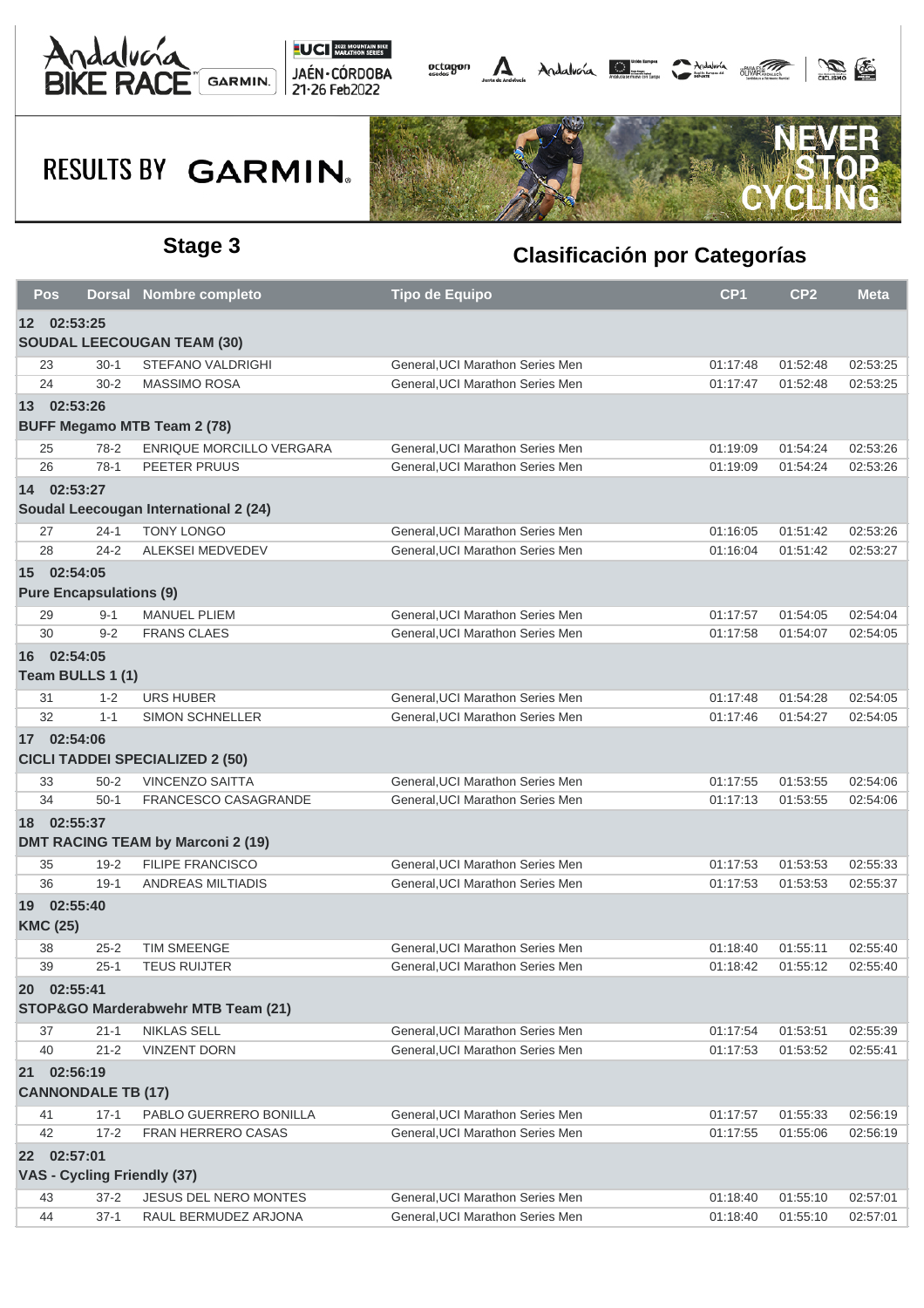





| Pos          |                             | <b>Dorsal Nombre completo</b>              | <b>Tipo de Equipo</b>            | CP <sub>1</sub> | CP <sub>2</sub> | <b>Meta</b> |
|--------------|-----------------------------|--------------------------------------------|----------------------------------|-----------------|-----------------|-------------|
| 23 02:57:02  |                             |                                            |                                  |                 |                 |             |
|              |                             | <b>FRABEL Urban Tri Sport (12)</b>         |                                  |                 |                 |             |
| 45           | $12 - 1$                    | PIERRE BILLAUD                             | General, UCI Marathon Series Men | 01:17:49        | 01:52:52        | 02:57:02    |
| 46           | $12 - 2$                    | <b>SEBASTIEN CARABIN</b>                   | General, UCI Marathon Series Men | 01:17:49        | 01:52:49        | 02:57:02    |
| 24 02:57:51  |                             |                                            |                                  |                 |                 |             |
|              |                             | <b>EXTREMADURA-ECOPILAS (27)</b>           |                                  |                 |                 |             |
| 47           | $27 - 2$                    | ALVARO LOBATO MATIAS                       | General, UCI Marathon Series Men | 01:20:47        | 01:56:23        | 02:57:50    |
| 48           | $27 - 1$                    | MANUEL CORDERO MORGADO                     | General, UCI Marathon Series Men | 01:20:46        | 01:56:22        | 02:57:51    |
| 25 02:58:32  |                             |                                            |                                  |                 |                 |             |
|              | Team BULLS 2 (6)            |                                            |                                  |                 |                 |             |
| 49           | $6 - 1$                     | ALBAN LAKATA                               | General, UCI Marathon Series Men | 01:17:59        | 01:54:32        | 02:58:31    |
| 50           | $6 - 2$                     | <b>HANSUELI STAUFFER</b>                   | General, UCI Marathon Series Men | 01:17:58        | 01:54:48        | 02:58:32    |
| 26 02:58:32  |                             |                                            |                                  |                 |                 |             |
|              |                             | Kaninabikes Andujar/sporting pursuits (49) |                                  |                 |                 |             |
| 51           | $49 - 2$                    | RAUL CASTRILLO SERRANO                     | General, UCI Marathon Series Men | 01:19:10        | 01:55:13        | 02:58:32    |
| 52           | $49-1$                      | <b>MARIO VILCHES SORIA</b>                 | General, UCI Marathon Series Men | 01:19:11        | 01:55:14        | 02:58:32    |
| 27 02:59:38  |                             |                                            |                                  |                 |                 |             |
|              |                             | <b>CICLI TADDEI SPECIALIZED 3 (75)</b>     |                                  |                 |                 |             |
| 53           | $75 - 2$                    | RAMON VANTAGGIATO                          | General, UCI Marathon Series Men | 01:18:42        | 01:55:33        | 02:59:38    |
| 54           | $75-1$                      | YAN PASTUSHENKO                            | General, UCI Marathon Series Men | 01:18:42        | 01:55:11        | 02:59:38    |
| 28 03:01:38  |                             |                                            |                                  |                 |                 |             |
| 41 TEAM (34) |                             |                                            |                                  |                 |                 |             |
| 55           | 34-2                        | OLIVER AVILES GILABERT                     | General, UCI Marathon Series Men | 01:19:16        | 01:57:26        | 03:01:38    |
| 57           | $34-1$                      | ALEIX ESPARGARO VILLA                      | General, UCI Marathon Series Men | 01:19:16        | 01:57:27        | 03:01:38    |
| 29 03:01:38  |                             |                                            |                                  |                 |                 |             |
|              |                             | <b>GOBIK FACTORY TEAM 1 (29)</b>           |                                  |                 |                 |             |
| 56           | $29 - 2$                    | PAU ROMERO BARCELO                         | General, UCI Marathon Series Men | 01:20:47        | 01:58:06        | 03:01:38    |
| 58           | $29-1$                      | PAU MARZA BEDOS                            | General, UCI Marathon Series Men | 01:20:47        | 01:57:54        | 03:01:38    |
| 30 03:01:39  |                             |                                            |                                  |                 |                 |             |
|              |                             | Canyon Northwave MTB Team 2 (8)            |                                  |                 |                 |             |
| 59           | $8 - 1$                     | <b>KRISTIAN HYNEK</b>                      | General, UCI Marathon Series Men | 01:21:48        | 01:59:12        | 03:01:39    |
| 60           | $8 - 2$                     | NICOLAS SESSLER                            | General, UCI Marathon Series Men | 01:21:48        | 01:59:17        | 03:01:39    |
| 31 03:02:31  |                             |                                            |                                  |                 |                 |             |
|              | <b>WILIER-PIRELLI 1 (7)</b> |                                            |                                  |                 |                 |             |
| 61           | $7 - 1$                     | SAMUELE PORRO                              | General, UCI Marathon Series Men | 01:18:39        | 01:58:33        | 03:02:31    |
| 62           | $7 - 2$                     | DANIEL GEISMAYR                            | General, UCI Marathon Series Men | 01:18:39        | 01:58:32        | 03:02:31    |
| 32 03:05:56  |                             |                                            |                                  |                 |                 |             |
|              |                             | Mountainbike.be - Goeman Scott (55)        |                                  |                 |                 |             |
| 64           | $55 - 2$                    | JOCHEN DE VOCHT                            | General, UCI Marathon Series Men | 01:23:00        | 02:01:19        | 03:05:56    |
| 65           | $55-1$                      | ERNO MCCRAE                                | General, UCI Marathon Series Men | 01:23:01        | 02:01:20        | 03:05:56    |
| 33 03:05:56  |                             |                                            |                                  |                 |                 |             |
|              | <b>SCOTT FRENCH (18)</b>    |                                            |                                  |                 |                 |             |
| 63           | $18-1$                      | <b>EMILIEN MOURIER</b>                     | General, UCI Marathon Series Men | 01:23:00        | 02:01:18        | 03:05:56    |
| 66           | $18 - 2$                    | <b>SIMON LAURENT</b>                       | General, UCI Marathon Series Men | 01:23:00        | 02:01:19        | 03:05:56    |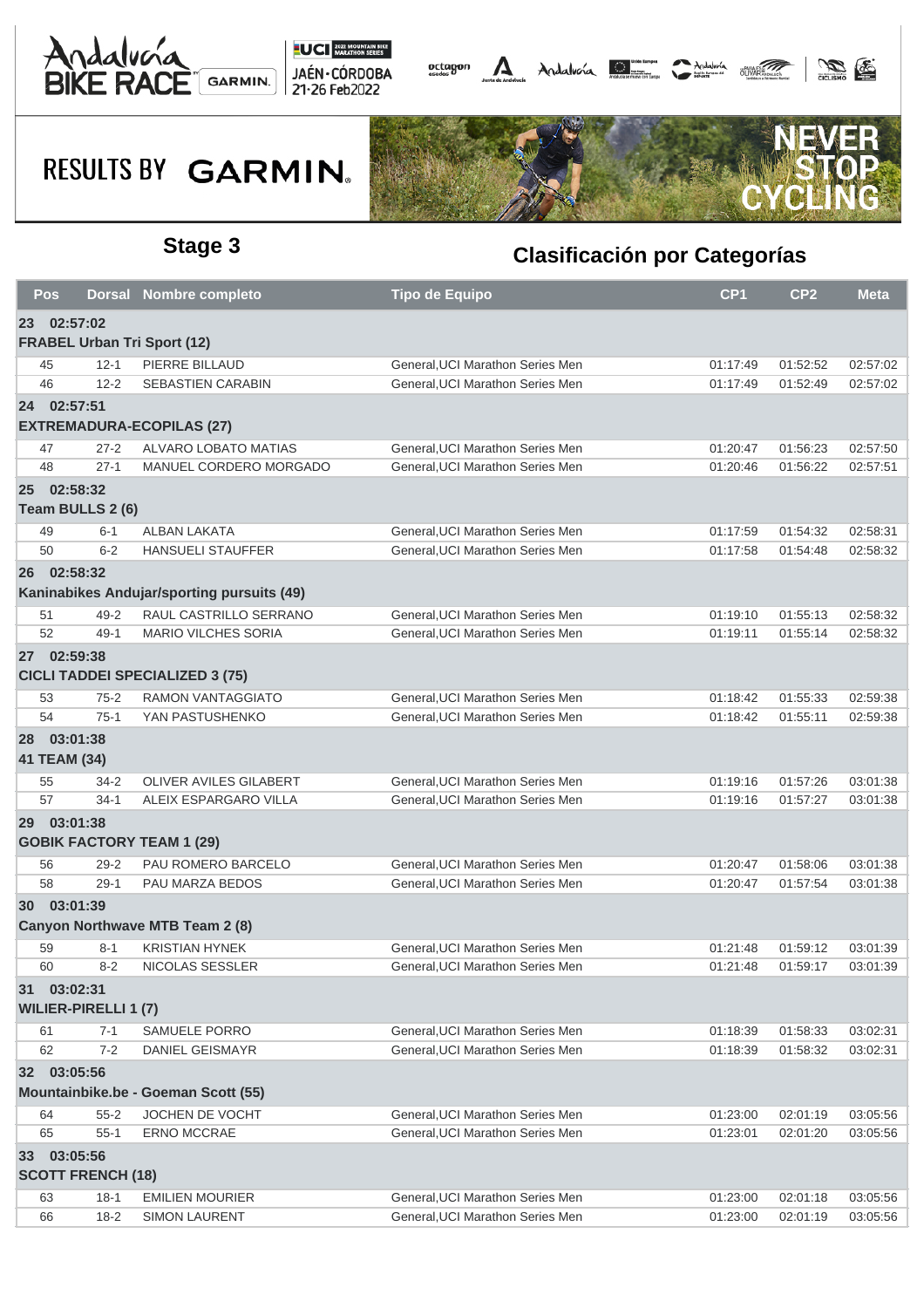





| Pos |                                    | <b>Dorsal Nombre completo</b>       | Tipo de Equipo                                                      | CP <sub>1</sub> | CP <sub>2</sub> | <b>Meta</b> |  |  |  |  |
|-----|------------------------------------|-------------------------------------|---------------------------------------------------------------------|-----------------|-----------------|-------------|--|--|--|--|
|     | 34 03:05:57                        |                                     |                                                                     |                 |                 |             |  |  |  |  |
|     | <b>GOBIK FACTORY TEAM 2 (38)</b>   |                                     |                                                                     |                 |                 |             |  |  |  |  |
| 67  | $38 - 2$                           | OSCAR VALDEPEÑAS QUIÑONES           | General, UCI Marathon Series Men                                    | 01:21:49        | 02:00:21        | 03:05:57    |  |  |  |  |
| 68  | $38-1$                             | PABLO GARRIDO SATORRE               | General, UCI Marathon Series Men                                    | 01:21:49        | 02:00:22        | 03:05:57    |  |  |  |  |
|     | 35 03:07:30                        |                                     |                                                                     |                 |                 |             |  |  |  |  |
|     | <b>MC Racing Team (41)</b>         |                                     |                                                                     |                 |                 |             |  |  |  |  |
| 73  | $41 - 2$                           | MICHAEL WOHLGEMUTH                  | General, UCI Marathon Series Men                                    | 01:22:53        | 02:01:23        | 03:07:30    |  |  |  |  |
| 74  | $41 - 1$                           | SIMONE FERRERO                      | General, UCI Marathon Series Men                                    | 01:22:51        | 02:01:24        | 03:07:30    |  |  |  |  |
|     | 36 03:07:30                        |                                     |                                                                     |                 |                 |             |  |  |  |  |
|     | <b>Team GARMIN (31)</b>            |                                     |                                                                     |                 |                 |             |  |  |  |  |
| 72  | $31 - 1$                           | <b>FADRI BARANDUN</b>               | General, UCI Marathon Series Men                                    | 01:24:44        | 02:03:40        | 03:07:29    |  |  |  |  |
| 75  | $31 - 2$                           | <b>NELSON VERA RAMOS</b>            | General, UCI Marathon Series Men                                    | 01:24:42        | 02:03:41        | 03:07:30    |  |  |  |  |
|     | 37 03:07:43                        |                                     |                                                                     |                 |                 |             |  |  |  |  |
|     | <b>GoodMan Cycles (53)</b>         |                                     |                                                                     |                 |                 |             |  |  |  |  |
| 76  | $53-1$                             | <b>LUCAS LESOIN</b>                 | General, UCI Marathon Series Men                                    | 01:22:51        | 02:01:53        | 03:07:43    |  |  |  |  |
| 77  | $53-2$                             | <b>SEBASTIEN BURNET</b>             | General, UCI Marathon Series Men                                    | 01:22:53        | 02:01:54        | 03:07:43    |  |  |  |  |
|     | 38 03:09:54                        |                                     |                                                                     |                 |                 |             |  |  |  |  |
|     |                                    | <b>GONVIBIKES - GENUINS (57)</b>    |                                                                     |                 |                 |             |  |  |  |  |
| 78  | $57 - 2$                           | <b>INOCENCIO SERRA VICENTE</b>      | General, UCI Marathon Series Men                                    | 01:24:17        | 02:03:20        | 03:09:54    |  |  |  |  |
| 79  | $57-1$                             | ANTONIO GARCIA ALBALADEJO           | General, UCI Marathon Series Men                                    | 01:24:17        | 02:03:19        | 03:09:54    |  |  |  |  |
|     | 39 03:10:16                        |                                     |                                                                     |                 |                 |             |  |  |  |  |
|     | Kopman-Novator (15)                |                                     |                                                                     |                 |                 |             |  |  |  |  |
| 80  | $15 - 2$                           | JAN-FREDERIK FINOULST               | General, UCI Marathon Series Men                                    | 01:23:22        | 02:02:46        | 03:10:15    |  |  |  |  |
| 81  | $15 - 1$                           | <b>INGVAR OMARSSON</b>              | General, UCI Marathon Series Men                                    | 01:23:21        | 02:02:46        | 03:10:16    |  |  |  |  |
|     | 40 03:10:17                        |                                     |                                                                     |                 |                 |             |  |  |  |  |
|     | <b>BeeHi Factory Team (40)</b>     |                                     |                                                                     |                 |                 |             |  |  |  |  |
| 82  | $40 - 2$                           | <b>JOSE SANCHEZ PORRAS</b>          | General, UCI Marathon Series Men                                    | 01:23:22        | 02:04:20        | 03:10:16    |  |  |  |  |
| 83  | $40 - 1$                           | <b>FRANCISCO MARTINEZ TRILLO</b>    | General, UCI Marathon Series Men                                    | 01:23:22        | 02:04:23        | 03:10:17    |  |  |  |  |
|     | 41 03:10:32<br><b>MTBS.CZ (22)</b> |                                     |                                                                     |                 |                 |             |  |  |  |  |
| 84  | $22 - 2$                           | <b>LUKAS KAUFMANN</b>               | General, UCI Marathon Series Men                                    | 01:23:02        | 02:02:30        | 03:10:32    |  |  |  |  |
| 85  | $22 - 1$                           | <b>MILAN DAMEK</b>                  | General, UCI Marathon Series Men                                    | 01:23:03        | 02:02:32        | 03:10:32    |  |  |  |  |
|     | 42 03:11:30                        |                                     |                                                                     |                 |                 |             |  |  |  |  |
|     |                                    | Sporttreff 2.0/DDMC Güldenmoor (32) |                                                                     |                 |                 |             |  |  |  |  |
|     |                                    |                                     |                                                                     |                 |                 |             |  |  |  |  |
| 86  | $32 - 1$                           | PAUL HäUSER                         | General, UCI Marathon Series Men<br>General.UCI Marathon Series Men | 01:25:45        | 02:05:25        | 03:11:30    |  |  |  |  |
| 87  | $32 - 2$                           | LENNARD HEIDENREICH                 |                                                                     | 01:25:44        | 02:05:24        | 03:11:30    |  |  |  |  |
|     | 43 03:14:11                        |                                     |                                                                     |                 |                 |             |  |  |  |  |
|     |                                    | Team Rocklube - Texpa Simplon (26)  |                                                                     |                 |                 |             |  |  |  |  |
| 94  | $26-1$                             | PHILIP HANDL                        | General, UCI Marathon Series Men                                    | 01:27:50        | 02:07:10        | 03:14:11    |  |  |  |  |
| 95  | $26 - 2$                           | <b>DOMINIK SCHWAIGER</b>            | General, UCI Marathon Series Men                                    | 01:27:54        | 02:07:11        | 03:14:11    |  |  |  |  |
|     | 44 03:14:15                        |                                     |                                                                     |                 |                 |             |  |  |  |  |
|     |                                    | Apedales/Descanso Hercules (62)     |                                                                     |                 |                 |             |  |  |  |  |
| 96  | $62 - 1$                           | MANUEL CEBADA PERIÑAN               | General, UCI Marathon Series Men                                    | 01:26:51        | 02:07:12        | 03:14:14    |  |  |  |  |
| 97  | $62 - 2$                           | RAFAEL TUBIO RODRIGUEZ              | General, UCI Marathon Series Men                                    | 01:26:50        | 02:07:12        | 03:14:15    |  |  |  |  |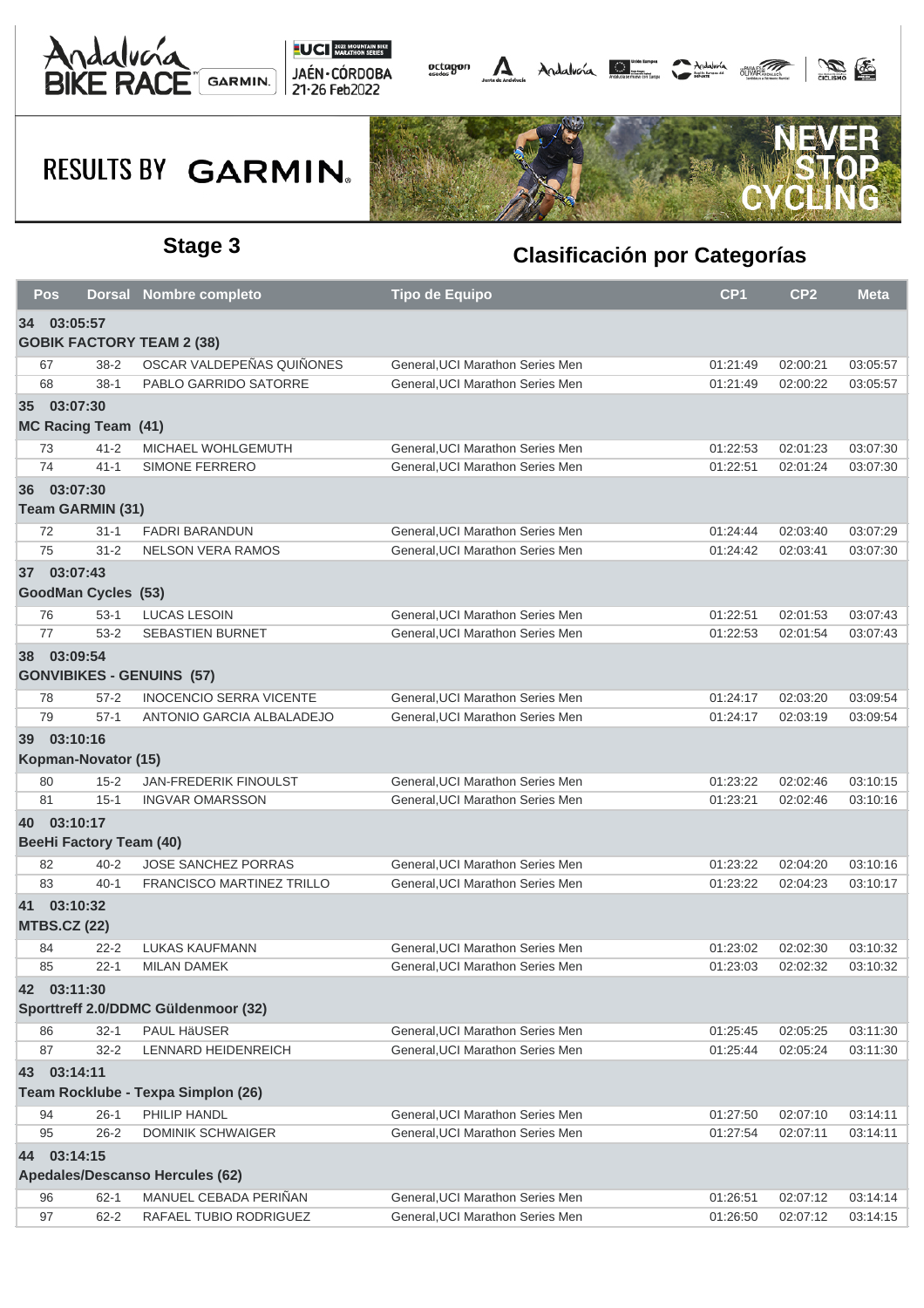





| Pos                     |                               | Dorsal Nombre completo                        | <b>Tipo de Equipo</b>            | CP <sub>1</sub> | CP <sub>2</sub> | <b>Meta</b> |  |  |
|-------------------------|-------------------------------|-----------------------------------------------|----------------------------------|-----------------|-----------------|-------------|--|--|
| 45 03:16:31             |                               |                                               |                                  |                 |                 |             |  |  |
|                         | Harman Bikes Team (71)        |                                               |                                  |                 |                 |             |  |  |
| 100                     | $71-1$                        | FRANCISCO JAVIER CASTILLA PORRAS              | General, UCI Marathon Series Men | 01:27:35        | 02:07:51        | 03:16:31    |  |  |
| 101                     | $71 - 2$                      | FERNANDO GONZALEZ GODINO                      | General, UCI Marathon Series Men | 01:27:34        | 02:07:50        | 03:16:31    |  |  |
| 46 03:17:05             |                               |                                               |                                  |                 |                 |             |  |  |
|                         | <b>TACTIC HQ Team (46)</b>    |                                               |                                  |                 |                 |             |  |  |
| 102                     | $46 - 1$                      | DAAN VAN MEEUWEN                              | General, UCI Marathon Series Men | 01:27:51        | 02:08:31        | 03:17:05    |  |  |
| 103                     | $46 - 2$                      | ROBERT MASO VIDAL                             | General, UCI Marathon Series Men | 01:27:52        | 02:08:31        | 03:17:05    |  |  |
| 47 03:17:52             |                               |                                               |                                  |                 |                 |             |  |  |
|                         |                               | Team La Forestiere Rosti / Gardanne Velo (33) |                                  |                 |                 |             |  |  |
| 104                     | $33 - 2$                      | <b>JULIEN DESJARDINS</b>                      | General, UCI Marathon Series Men | 01:26:37        | 02:07:38        | 03:17:51    |  |  |
| 105                     | $33-1$                        | <b>MAXIME SAONIT</b>                          | General, UCI Marathon Series Men | 01:26:37        | 02:07:38        | 03:17:52    |  |  |
| 48 03:20:30             |                               |                                               |                                  |                 |                 |             |  |  |
|                         |                               | <b>KANINA BIKE-SPORTING PURSUITS (42)</b>     |                                  |                 |                 |             |  |  |
| 110                     | $42 - 1$                      | <b>JOAQUIN TORRES PARRAGA</b>                 | General, UCI Marathon Series Men | 01:27:53        | 02:13:55        | 03:20:29    |  |  |
| 111                     | $42 - 2$                      | JOSE JESUS MARTOS CAZALLA                     | General, UCI Marathon Series Men | 01:27:54        | 02:13:55        | 03:20:30    |  |  |
| 49 03:20:44             |                               |                                               |                                  |                 |                 |             |  |  |
|                         |                               | <b>CICLOS CARRASCO - ARRUEDA (54)</b>         |                                  |                 |                 |             |  |  |
| 112                     | $54-1$                        | JUAN MIGUEL PEREZ DOBLADO                     | General, UCI Marathon Series Men | 01:29:08        | 02:11:27        | 03:20:43    |  |  |
| 113                     | $54-2$                        | ALBERTO CARRASCO YELAMOS                      | General, UCI Marathon Series Men | 01:29:10        | 02:11:40        | 03:20:44    |  |  |
| 50 03:21:19             |                               |                                               |                                  |                 |                 |             |  |  |
|                         | <b>TEAM VTT Saint-Lô (35)</b> |                                               |                                  |                 |                 |             |  |  |
| 116                     | $35-1$                        | ARNAUD BLANCHARD                              | General, UCI Marathon Series Men | 01:27:37        | 02:09:14        | 03:21:19    |  |  |
| 117                     | $35 - 2$                      | <b>JULIEN COUSIN</b>                          | General, UCI Marathon Series Men | 01:27:36        | 02:09:14        | 03:21:19    |  |  |
| 51 03:23:52             |                               |                                               |                                  |                 |                 |             |  |  |
|                         | Team Trijuansa (47)           |                                               |                                  |                 |                 |             |  |  |
| 118                     | $47 - 2$                      | FRANCISCO GONZALEZ GARCIA                     | General, UCI Marathon Series Men | 01:33:20        | 02:14:58        | 03:23:52    |  |  |
| 119                     | $47 - 1$                      | FRANCISCO JAVIER PRADOS GARRIDO               | General.UCI Marathon Series Men  | 01:33:20        | 02:14:58        | 03:23:52    |  |  |
| 52 03:25:07             |                               |                                               |                                  |                 |                 |             |  |  |
|                         |                               |                                               |                                  |                 |                 |             |  |  |
| Rockrider (39)          |                               |                                               |                                  |                 |                 |             |  |  |
| 124                     | $39-1$                        | <b>MILTON RAMOS GAMEZ</b>                     | General, UCI Marathon Series Men | 01:27:52        | 02:10:11        | 03:25:07    |  |  |
| 125                     | $39 - 2$                      | JOSEPH DE POORTERE EMELIEN                    | General. UCI Marathon Series Men | 01:27:51        | 02:10:09        | 03:25:07    |  |  |
| 53 03:27:49             |                               |                                               |                                  |                 |                 |             |  |  |
|                         |                               | <b>COTEXA IMPORALIA TEAM 1 (51)</b>           |                                  |                 |                 |             |  |  |
| 134                     | $51 - 1$                      | ANTONIO JESUS LEON SANCHEZ                    | General, UCI Marathon Series Men | 01:33:26        | 02:16:41        | 03:27:49    |  |  |
| 135                     | $51 - 2$                      | ALFONSO RAEL GALLARDO                         | General, UCI Marathon Series Men | 01:33:25        | 02:16:29        | 03:27:49    |  |  |
| 54 03:30:38             |                               |                                               |                                  |                 |                 |             |  |  |
| <b>Bike Corner (58)</b> |                               |                                               |                                  |                 |                 |             |  |  |
| 144                     | $58 - 2$                      | ADRIEN ROQUEBRUN                              | General, UCI Marathon Series Men | 01:36:54        | 02:20:26        | 03:30:37    |  |  |
| 145                     | $58-1$                        | ALEXANDRE BARBEROUX                           | General, UCI Marathon Series Men | 01:36:54        | 02:20:25        | 03:30:38    |  |  |
| 55 03:31:08             |                               |                                               |                                  |                 |                 |             |  |  |
|                         |                               | Kanina bikes-sporting pursuits 3 (69)         |                                  |                 |                 |             |  |  |
| 146                     | $69-1$                        | <b>LUCAS GALIANO TORRES</b>                   | General, UCI Marathon Series Men | 01:29:05        | 02:17:44        | 03:31:08    |  |  |
| 147                     | 69-2                          | JAVIER REQUENA COLLADO                        | General, UCI Marathon Series Men | 01:29:04        | 02:17:28        | 03:31:08    |  |  |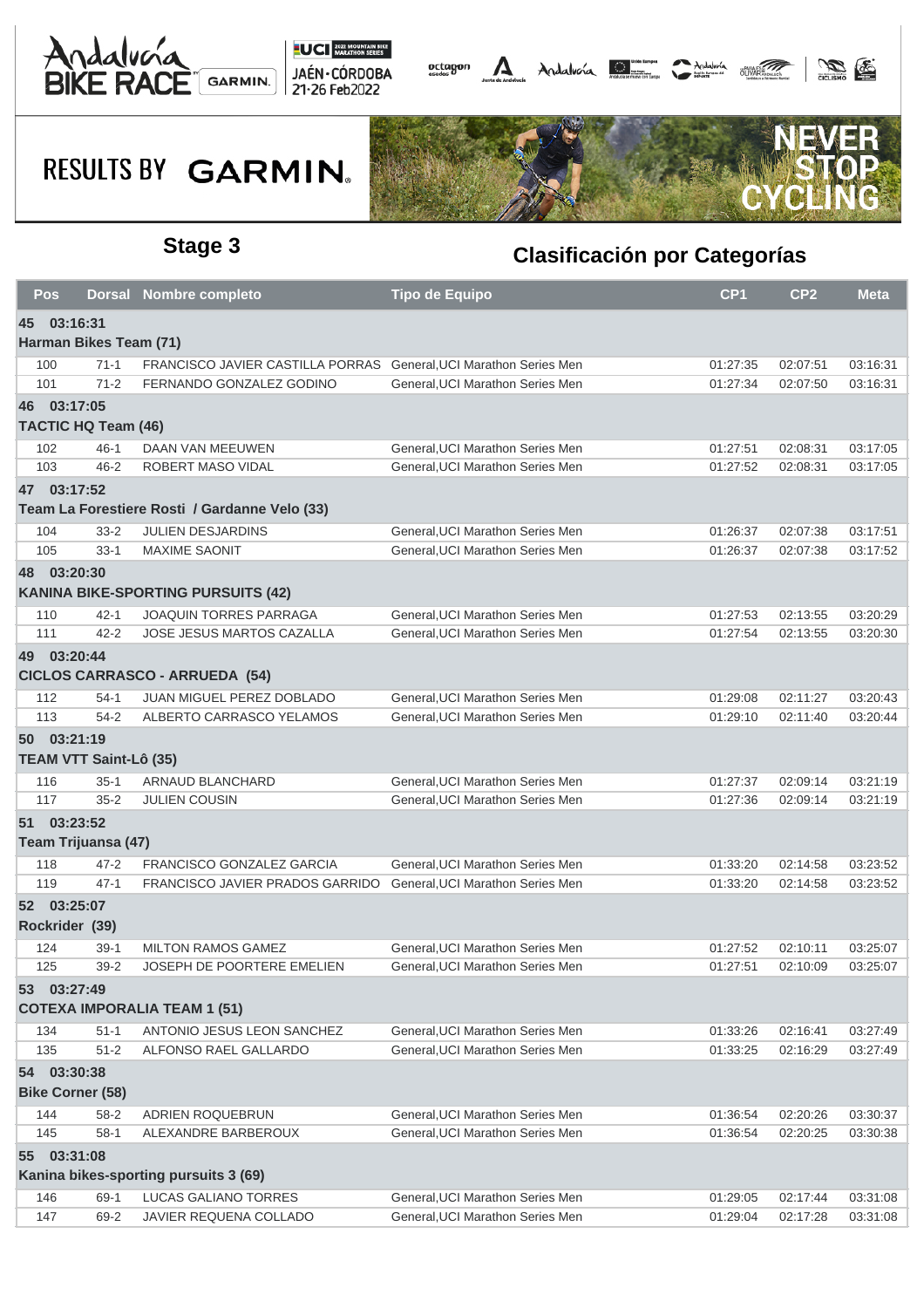





| <b>Pos</b>                                       |                                              | <b>Dorsal Nombre completo</b>        | Tipo de Equipo                   | CP <sub>1</sub> | CP <sub>2</sub> | <b>Meta</b> |  |  |  |
|--------------------------------------------------|----------------------------------------------|--------------------------------------|----------------------------------|-----------------|-----------------|-------------|--|--|--|
| 56 03:32:02<br><b>BIZZIS TEAM - BICILAB (65)</b> |                                              |                                      |                                  |                 |                 |             |  |  |  |
| 150                                              | $65 - 1$                                     | <b>CARLOS MARTIN JIMENEZ</b>         | General, UCI Marathon Series Men | 01:34:12        | 02:18:22        | 03:32:02    |  |  |  |
| 151                                              | $65 - 2$                                     | <b>JORGE OCAÑA ESTEBAN</b>           | General.UCI Marathon Series Men  | 01:34:11        | 02:18:23        | 03:32:02    |  |  |  |
|                                                  | 57 03:35:38                                  |                                      |                                  |                 |                 |             |  |  |  |
|                                                  | La Dupla (44)                                |                                      |                                  |                 |                 |             |  |  |  |
| 160                                              | 44-2                                         | OSCAR PUJOL MUÑOZ                    | General, UCI Marathon Series Men | 01:34:54        | 02:20:04        | 03:35:38    |  |  |  |
| 161                                              | $44 - 1$                                     | <b>CESAR MATO ALONSO</b>             | General, UCI Marathon Series Men | 01:34:55        | 02:20:05        | 03:35:38    |  |  |  |
|                                                  | 58 03:37:24                                  |                                      |                                  |                 |                 |             |  |  |  |
|                                                  | <b>BH VIBIKE (68)</b>                        |                                      |                                  |                 |                 |             |  |  |  |
| 170                                              | 68-1                                         | ALVARO OLASOLO DON                   | General, UCI Marathon Series Men | 01:38:43        | 02:23:25        | 03:37:23    |  |  |  |
| 171                                              | 68-2                                         | ZIGOR URAIN ZABALA                   | General, UCI Marathon Series Men | 01:38:42        | 02:23:25        | 03:37:24    |  |  |  |
|                                                  | 59 03:38:24                                  |                                      |                                  |                 |                 |             |  |  |  |
|                                                  |                                              | Ales Team Solidario - Agro Rey (64)  |                                  |                 |                 |             |  |  |  |
| 172                                              | $64-1$                                       | ANTONIO JOSE CHICA JIMENEZ           | General, UCI Marathon Series Men | 01:37:23        | 02:22:20        | 03:38:24    |  |  |  |
| 173                                              | $64 - 2$                                     | SERGIO SEBASTIAN MATERA              | General, UCI Marathon Series Men | 01:37:24        | 02:22:24        | 03:38:24    |  |  |  |
|                                                  | 60 03:41:06<br>LARA/GODINO (56)              |                                      |                                  |                 |                 |             |  |  |  |
| 178                                              | $56-1$                                       | FRANCISCO GONZALEZ GODINO            | General, UCI Marathon Series Men | 01:38:02        | 02:23:37        | 03:41:05    |  |  |  |
| 179                                              | $56 - 2$                                     | JOSE MARIA LARA SANCHEZ              | General, UCI Marathon Series Men | 01:38:02        | 02:23:39        | 03:41:06    |  |  |  |
|                                                  | 61 03:41:17<br><b>TEAM ADDICT BIKE (61)</b>  |                                      |                                  |                 |                 |             |  |  |  |
| 180                                              | $61 - 1$                                     | THEO DUMALANEDE                      | General, UCI Marathon Series Men | 01:37:49        | 02:22:31        | 03:41:09    |  |  |  |
| 181                                              | $61 - 2$                                     | <b>JUDICAEL SOLIER</b>               | General, UCI Marathon Series Men | 01:37:49        | 02:22:32        | 03:41:17    |  |  |  |
|                                                  | 62 03:44:44                                  | <b>SYMISUR CENTAURO BIKES (43)</b>   |                                  |                 |                 |             |  |  |  |
| 196                                              | $43 - 1$                                     | <b>JESUS BRACHO BENITEZ</b>          | General, UCI Marathon Series Men | 01:38:03        | 02:24:25        | 03:44:44    |  |  |  |
| 197                                              | $43 - 2$                                     | CARLOS JAVIER ARENAS CHACON          | General, UCI Marathon Series Men | 01:38:04        | 02:24:24        | 03:44:44    |  |  |  |
|                                                  | 63 03:47:43<br>TEJ WHEELS (70)               |                                      |                                  |                 |                 |             |  |  |  |
| 212                                              | $70-1$                                       | FERNANDO CALABRUS CIUDAD             | General, UCI Marathon Series Men | 01:43:41        | 02:26:27        | 03:47:42    |  |  |  |
| 213                                              | $70-2$                                       | JOSE ANGEL MUÑOZ BARRANCA            | General. UCI Marathon Series Men | 01:43:43        | 02:31:04        | 03:47:43    |  |  |  |
|                                                  | 64 03:53:14<br><b>AEROSPORT COFERPU (76)</b> |                                      |                                  |                 |                 |             |  |  |  |
| 229                                              | 76-2                                         | <b>JUAN SEBASTIAN MARTINEZ LOPEZ</b> | General, UCI Marathon Series Men | 01:42:31        | 02:31:30        | 03:53:13    |  |  |  |
| 230                                              | $76-1$                                       | CAMILO JESUS ESPINOSA OZAEZ          | General, UCI Marathon Series Men | 01:42:28        | 02:31:29        | 03:53:14    |  |  |  |
|                                                  | 65 03:53:52<br>Roge's team (72)              |                                      |                                  |                 |                 |             |  |  |  |
| 235                                              | $72-1$                                       | ROGELIO NIETO RUIZ                   | General, UCI Marathon Series Men | 01:42:30        | 02:30:09        | 03:53:52    |  |  |  |
| 236                                              | $72 - 2$                                     | JOSE JAIME NIETO RUIZ                | General, UCI Marathon Series Men | 01:42:30        | 02:30:10        | 03:53:52    |  |  |  |
|                                                  | 66 04:00:37<br>FitStudio CDE 2 (59)          |                                      |                                  |                 |                 |             |  |  |  |
| 251                                              | $59-1$                                       | EDUARDO FUENTES DIEGO                | General, UCI Marathon Series Men | 01:56:58        | 02:41:32        | 04:00:37    |  |  |  |
| 252                                              | $59-2$                                       | MIGUEL PAJUELO FERNANDEZ             | General, UCI Marathon Series Men | 01:56:54        | 02:41:31        | 04:00:37    |  |  |  |